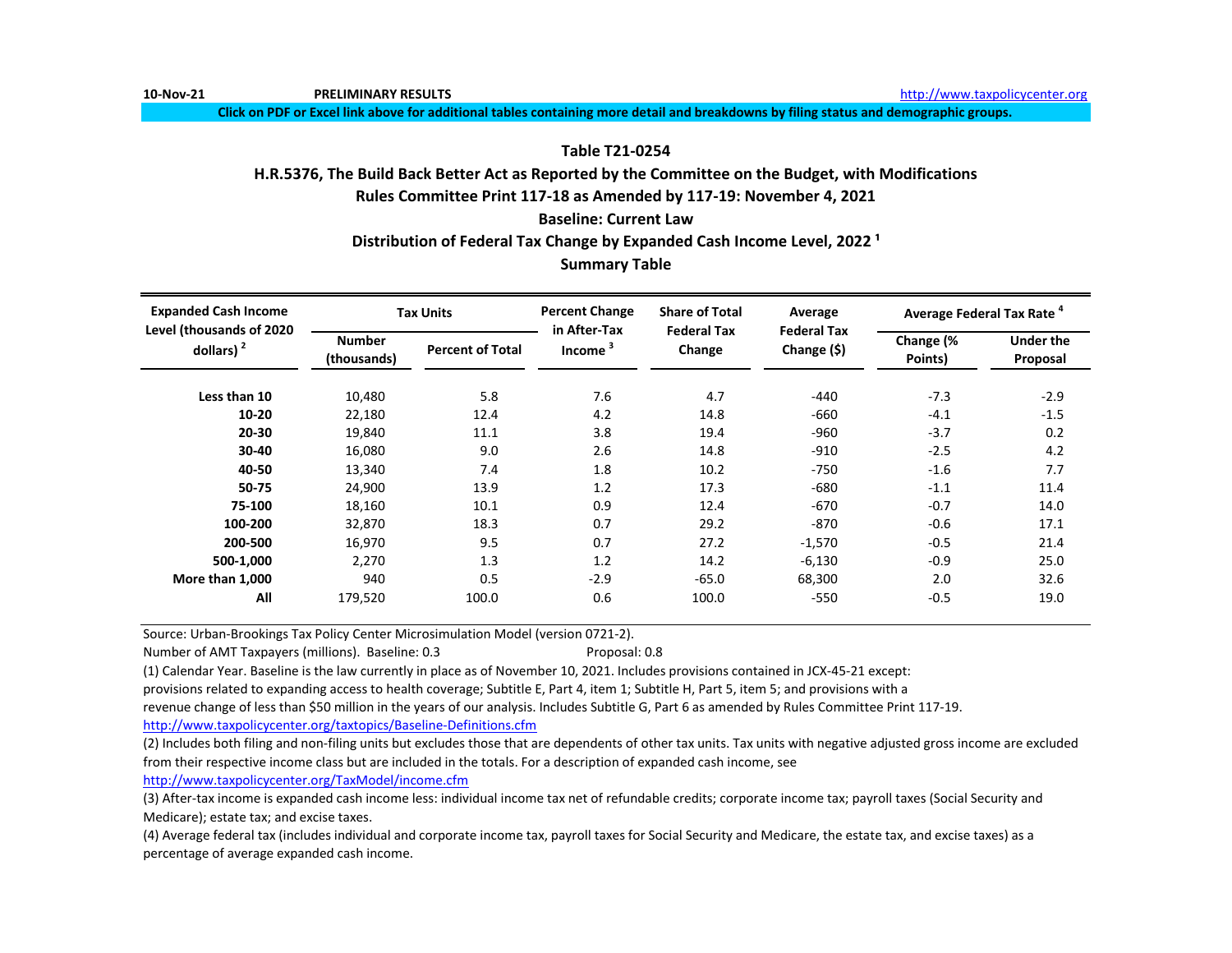## **H.R.5376, The Build Back Better Act as Reported by the Committee on the Budget, with Modifications Rules Committee Print 117-18 as Amended by 117-19: November 4, 2021 Baseline: Current Law Table T21-0254** Distribution of Federal Tax Change by Expanded Cash Income Level, 2022<sup>1</sup> **Detail Table**

| <b>Expanded Cash Income</b><br>Level (thousands of 2020 | Percent<br>Change in             | Share of<br><b>Total</b>     |                | <b>Average Federal Tax Change</b> | <b>Share of Federal Taxes</b> |                              | Average Federal Tax Rate <sup>5</sup> |                              |
|---------------------------------------------------------|----------------------------------|------------------------------|----------------|-----------------------------------|-------------------------------|------------------------------|---------------------------------------|------------------------------|
| dollars) $2$                                            | After-Tax<br>Income <sup>3</sup> | <b>Federal Tax</b><br>Change | <b>Dollars</b> | Percent <sup>4</sup>              | Change (%<br>Points)          | <b>Under the</b><br>Proposal | Change (%<br>Points)                  | <b>Under the</b><br>Proposal |
| Less than 10                                            | 7.6                              | 4.7                          | $-440$         | $-164.8$                          | $-0.1$                        | $-0.1$                       | $-7.3$                                | $-2.9$                       |
| 10-20                                                   | 4.2                              | 14.8                         | $-660$         | $-155.2$                          | $-0.4$                        | $-0.1$                       | $-4.1$                                | $-1.5$                       |
| 20-30                                                   | 3.8                              | 19.4                         | $-960$         | $-95.7$                           | $-0.5$                        | 0.0                          | $-3.7$                                | 0.2                          |
| 30-40                                                   | 2.6                              | 14.8                         | $-910$         | $-37.2$                           | $-0.4$                        | 0.6                          | $-2.5$                                | 4.2                          |
| 40-50                                                   | 1.8                              | 10.2                         | $-750$         | $-17.1$                           | $-0.2$                        | 1.3                          | $-1.6$                                | 7.7                          |
| 50-75                                                   | 1.2                              | 17.3                         | $-680$         | $-8.4$                            | $-0.3$                        | 4.8                          | $-1.1$                                | 11.4                         |
| 75-100                                                  | 0.9                              | 12.4                         | $-670$         | $-5.0$                            | $-0.2$                        | 6.1                          | $-0.7$                                | 14.0                         |
| 100-200                                                 | 0.7                              | 29.2                         | $-870$         | $-3.3$                            | $-0.2$                        | 21.7                         | $-0.6$                                | 17.1                         |
| 200-500                                                 | 0.7                              | 27.2                         | $-1,570$       | $-2.4$                            | 0.0                           | 28.5                         | $-0.5$                                | 21.4                         |
| 500-1.000                                               | 1.2                              | 14.2                         | $-6,130$       | $-3.4$                            | $-0.1$                        | 10.4                         | $-0.9$                                | 25.0                         |
| More than 1.000                                         | $-2.9$                           | $-65.0$                      | 68,300         | 6.7                               | 2.3                           | 26.5                         | 2.0                                   | 32.6                         |
| All                                                     | 0.6                              | 100.0                        | $-550$         | $-2.5$                            | 0.0                           | 100.0                        | $-0.5$                                | 19.0                         |

#### by Expanded Cash Income Level, 2022<sup>1</sup> **Baseline Distribution of Income and Federal Taxes**

| <b>Expanded Cash Income</b><br>Level (thousands of 2019 | <b>Tax Units</b>             |                     | <b>Pre-Tax Income</b> |                            | <b>Federal Tax Burden</b> |                         | After-Tax Income <sup>3</sup> |                     | Average<br><b>Federal Tax</b> |
|---------------------------------------------------------|------------------------------|---------------------|-----------------------|----------------------------|---------------------------|-------------------------|-------------------------------|---------------------|-------------------------------|
| dollars) <sup>2</sup>                                   | <b>Number</b><br>(thousands) | Percent of<br>Total | Average (dollars)     | Percent of<br><b>Total</b> | Average (dollars)         | <b>Percent of Total</b> | Average (dollars)             | Percent of<br>Total | Rate                          |
| Less than 10                                            | 10,480                       | 5.8                 | 6.010                 | 0.3                        | 270                       | 0.1                     | 5.740                         | 0.4                 | 4.4                           |
| 10-20                                                   | 22,180                       | 12.4                | 15,920                | 1.8                        | 420                       | 0.2                     | 15.490                        | 2.1                 | 2.7                           |
| 20-30                                                   | 19,840                       | 11.1                | 26,290                | 2.6                        | 1,000                     | 0.5                     | 25,290                        | 3.1                 | 3.8                           |
| 30-40                                                   | 16.080                       | 9.0                 | 36,890                | 2.9                        | 2.440                     | 1.0                     | 34.440                        | 3.4                 | 6.6                           |
| 40-50                                                   | 13,340                       | 7.4                 | 47,440                | 3.1                        | 4,390                     | 1.5                     | 43,050                        | 3.5                 | 9.3                           |
| 50-75                                                   | 24,900                       | 13.9                | 65,490                | 8.1                        | 8,130                     | 5.1                     | 57,360                        | 8.8                 | 12.4                          |
| 75-100                                                  | 18,160                       | 10.1                | 91,870                | 8.3                        | 13,570                    | 6.3                     | 78,300                        | 8.8                 | 14.8                          |
| 100-200                                                 | 32,870                       | 18.3                | 148,340               | 24.1                       | 26,200                    | 21.8                    | 122,150                       | 24.7                | 17.7                          |
| 200-500                                                 | 16,970                       | 9.5                 | 302,100               | 25.4                       | 66,220                    | 28.5                    | 235,880                       | 24.6                | 21.9                          |
| 500-1.000                                               | 2,270                        | 1.3                 | 703,260               | 7.9                        | 181,920                   | 10.5                    | 521,340                       | 7.3                 | 25.9                          |
| More than 1.000                                         | 940                          | 0.5                 | 3,345,750             | 15.5                       | 1,021,690                 | 24.3                    | 2,324,070                     | 13.4                | 30.5                          |
| All                                                     | 179,520                      | 100.0               | 112,520               | 100.0                      | 21,970                    | 100.0                   | 90,550                        | 100.0               | 19.5                          |

Source: Urban-Brookings Tax Policy Center Microsimulation Model (version 0721-2).

Number of AMT Taxpayers (millions). Baseline: 0.3 Proposal: 0.8

(1) Calendar Year. Baseline is the law currently in place as of November 10, 2021. Includes provisions contained in JCX-45-21 except:

provisions related to expanding access to health coverage; Subtitle E, Part 4, item 1; Subtitle H, Part 5, item 5; and provisions with a

revenue change of less than \$50 million in the years of our analysis. Includes Subtitle G, Part 6 as amended by Rules Committee Print 117-19.

<http://www.taxpolicycenter.org/taxtopics/Baseline-Definitions.cfm>

(2) Includes both filing and non-filing units but excludes those that are dependents of other tax units. Tax units with negative adjusted gross income are excluded from their respective income class but are included in the totals. For a description of expanded cash income, see

[http://www.taxpolicycente](http://www.taxpolicycenter.org/TaxModel/income.cfm)r.org/TaxModel/income.cfm

(3) After-tax income is expanded cash income less: individual income tax net of refundable credits; corporate income tax; payroll taxes (Social Security and Medicare); estate tax; and excise taxes.

(4) For income categories for which the baseline tax burden is negative, a positive percent change in average federal tax indicates a net increase in federal subsidies, and a negative percent change indicates a net decrease in federal subsidies.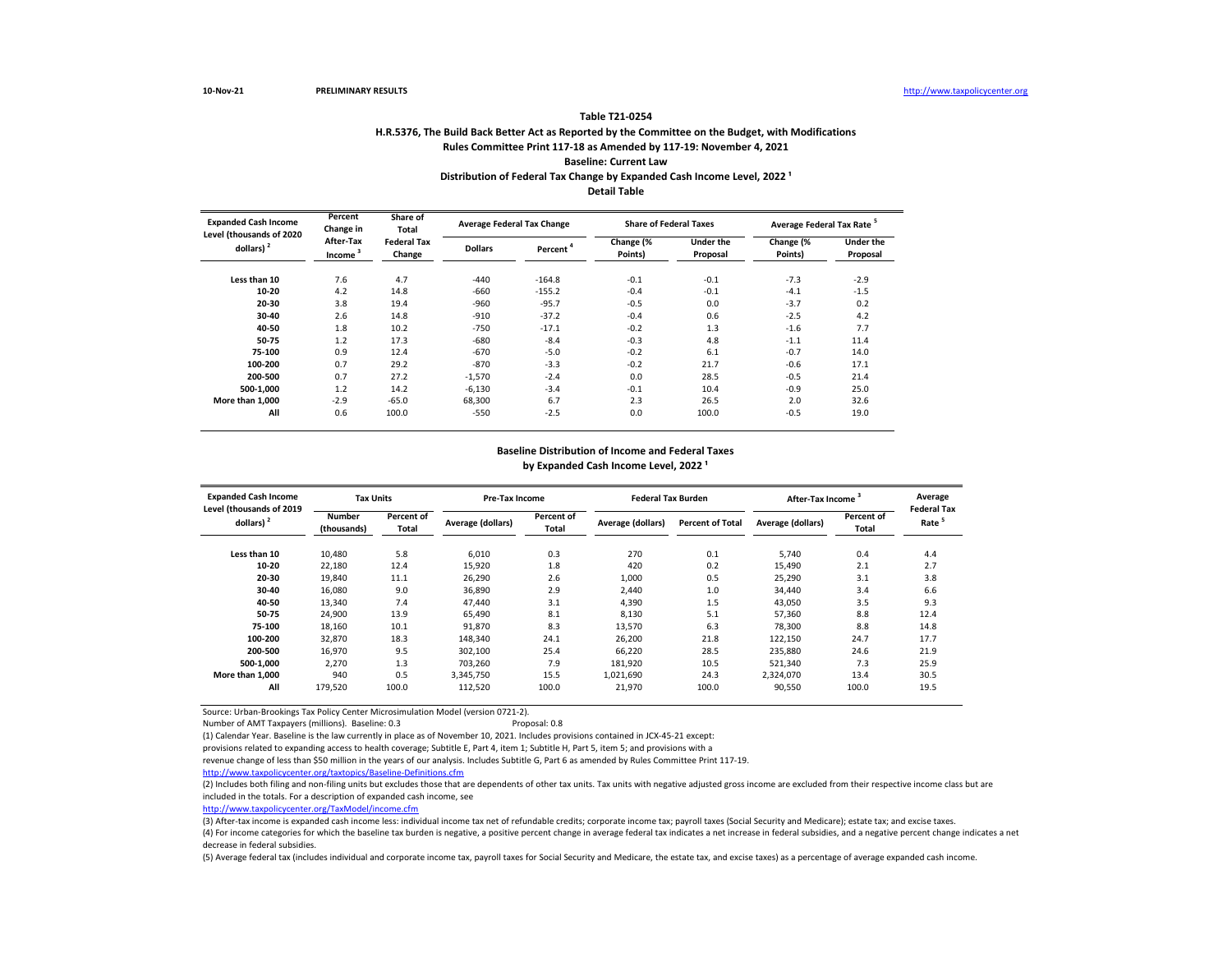## **H.R.5376, The Build Back Better Act as Reported by the Committee on the Budget, with Modifications Rules Committee Print 117-18 as Amended by 117-19: November 4, 2021 Baseline: Current Law Table T21-0254** Distribution of Federal Tax Change by Expanded Cash Income Level, 2022<sup>1</sup> **Detail Table - Single Tax Units**

| <b>Expanded Cash Income</b><br>Level (thousands of 2020 | Percent<br>Change in             | Share of<br>Total            |                | <b>Average Federal Tax Change</b> | <b>Share of Federal Taxes</b> |                              | Average Federal Tax Rate <sup>5</sup> |                              |
|---------------------------------------------------------|----------------------------------|------------------------------|----------------|-----------------------------------|-------------------------------|------------------------------|---------------------------------------|------------------------------|
| dollars) $2$                                            | After-Tax<br>Income <sup>3</sup> | <b>Federal Tax</b><br>Change | <b>Dollars</b> | Percent <sup>*</sup>              | Change (%<br>Points)          | <b>Under the</b><br>Proposal | Change (%<br>Points)                  | <b>Under the</b><br>Proposal |
| Less than 10                                            | 4.8                              | 12.7                         | $-270$         | $-78.2$                           | $-0.2$                        | 0.1                          | $-4.6$                                | 1.3                          |
| 10-20                                                   | 2.5                              | 34.6                         | $-370$         | $-48.7$                           | $-0.7$                        | 0.7                          | $-2.4$                                | 2.5                          |
| 20-30                                                   | 1.5                              | 23.2                         | $-360$         | $-17.8$                           | $-0.4$                        | 2.1                          | $-1.4$                                | 6.3                          |
| 30-40                                                   | 0.7                              | 10.5                         | $-220$         | $-5.7$                            | $-0.1$                        | 3.4                          | $-0.6$                                | 9.6                          |
| 40-50                                                   | 0.2                              | 4.0                          | $-100$         | $-1.8$                            | 0.0                           | 4.4                          | $-0.2$                                | 11.8                         |
| 50-75                                                   | 0.2                              | 7.7                          | $-110$         | $-1.1$                            | 0.1                           | 13.7                         | $-0.2$                                | 15.0                         |
| 75-100                                                  | 0.2                              | 5.0                          | $-120$         | $-0.7$                            | 0.2                           | 13.9                         | $-0.1$                                | 18.3                         |
| 100-200                                                 | 0.2                              | 10.9                         | $-240$         | $-0.8$                            | 0.3                           | 27.5                         | $-0.2$                                | 21.4                         |
| 200-500                                                 | 0.8                              | 20.1                         | $-1.780$       | $-2.4$                            | $-0.1$                        | 16.0                         | $-0.6$                                | 24.1                         |
| 500-1,000                                               | 1.4                              | 8.7                          | $-7,110$       | $-3.4$                            | $-0.1$                        | 4.8                          | $-1.0$                                | 28.7                         |
| More than 1.000                                         | $-3.0$                           | $-38.0$                      | 70,480         | 6.1                               | 1.0                           | 13.1                         | 2.0                                   | 34.8                         |
| All                                                     | 0.4                              | 100.0                        | $-210$         | $-1.9$                            | 0.0                           | 100.0                        | $-0.4$                                | 17.9                         |

### **Baseline Distribution of Income and Federal Taxes** by Expanded Cash Income Level, 2022<sup>1</sup>

| <b>Expanded Cash Income</b><br>Level (thousands of 2019 | <b>Tax Units</b>             |                     | Pre-Tax Income    |                     | <b>Federal Tax Burden</b> |                         | After-Tax Income  |                     | Average<br><b>Federal Tax</b> |
|---------------------------------------------------------|------------------------------|---------------------|-------------------|---------------------|---------------------------|-------------------------|-------------------|---------------------|-------------------------------|
| dollars) <sup>2</sup>                                   | <b>Number</b><br>(thousands) | Percent of<br>Total | Average (dollars) | Percent of<br>Total | Average (dollars)         | <b>Percent of Total</b> | Average (dollars) | Percent of<br>Total | Rate <sup>5</sup>             |
| Less than 10                                            | 8.760                        | 9.9                 | 6.010             | 1.0                 | 350                       | 0.3                     | 5.660             | 1.1                 | 5.8                           |
| 10-20                                                   | 17.470                       | 19.7                | 15.770            | 5.2                 | 770                       | 1.4                     | 15.000            | 6.0                 | 4.9                           |
| 20-30                                                   | 12,260                       | 13.8                | 26,090            | 6.0                 | 2,010                     | 2.5                     | 24.080            | 6.8                 | 7.7                           |
| 30-40                                                   | 9,210                        | 10.4                | 36,790            | 6.3                 | 3,750                     | 3.5                     | 33,040            | 7.0                 | 10.2                          |
| 40-50                                                   | 7,570                        | 8.5                 | 47,500            | 6.7                 | 5,720                     | 4.4                     | 41.780            | 7.2                 | 12.0                          |
| 50-75                                                   | 13,430                       | 15.1                | 65,180            | 16.4                | 9,900                     | 13.6                    | 55,280            | 17.0                | 15.2                          |
| 75-100                                                  | 7,950                        | 9.0                 | 91,450            | 13.6                | 16,890                    | 13.7                    | 74,550            | 13.6                | 18.5                          |
| 100-200                                                 | 8,790                        | 9.9                 | 140,440           | 23.1                | 30,230                    | 27.2                    | 110,210           | 22.2                | 21.5                          |
| 200-500                                                 | 2.140                        | 2.4                 | 297.940           | 11.9                | 73.540                    | 16.1                    | 224.400           | 11.0                | 24.7                          |
| 500-1.000                                               | 230                          | 0.3                 | 700.480           | 3.0                 | 207.850                   | 4.9                     | 492.640           | 2.6                 | 29.7                          |
| More than 1.000                                         | 100                          | 0.1                 | 3,544,800         | 6.8                 | 1,163,250                 | 12.1                    | 2,381,550         | 5.6                 | 32.8                          |
| All                                                     | 88,710                       | 100.0               | 60,330            | 100.0               | 11,030                    | 100.0                   | 49,290            | 100.0               | 18.3                          |

Source: Urban-Brookings Tax Policy Center Microsimulation Model (version 0721-2).

(1) Calendar Year. Baseline is the law currently in place as of November 10, 2021. Includes provisions contained in JCX-45-21 except:

provisions related to expanding access to health coverage; Subtitle E, Part 4, item 1; Subtitle H, Part 5, item 5; and provisions with a

revenue change of less than \$50 million in the years of our analysis. Includes Subtitle G, Part 6 as amended by Rules Committee Print 117-19.

<http://www.taxpolicycenter.org/taxtopics/Baseline-Definitions.cfm>

(2) Includes both filing and non-filing units but excludes those that are dependents of other tax units. Tax units with negative adjusted gross income are excluded from their respective income class but are included in the totals. For a description of expanded cash income, see

[http://www.taxpolicycente](http://www.taxpolicycenter.org/TaxModel/income.cfm)r.org/TaxModel/income.cfm

(3) After-tax income is expanded cash income less: individual income tax net of refundable credits; corporate income tax; payroll taxes (Social Security and Medicare); estate tax; and excise taxes.

(4) For income categories for which the baseline tax burden is negative, a positive percent change in average federal tax indicates a net increase in federal subsidies, and a negative percent change indicates a net decrease in federal subsidies.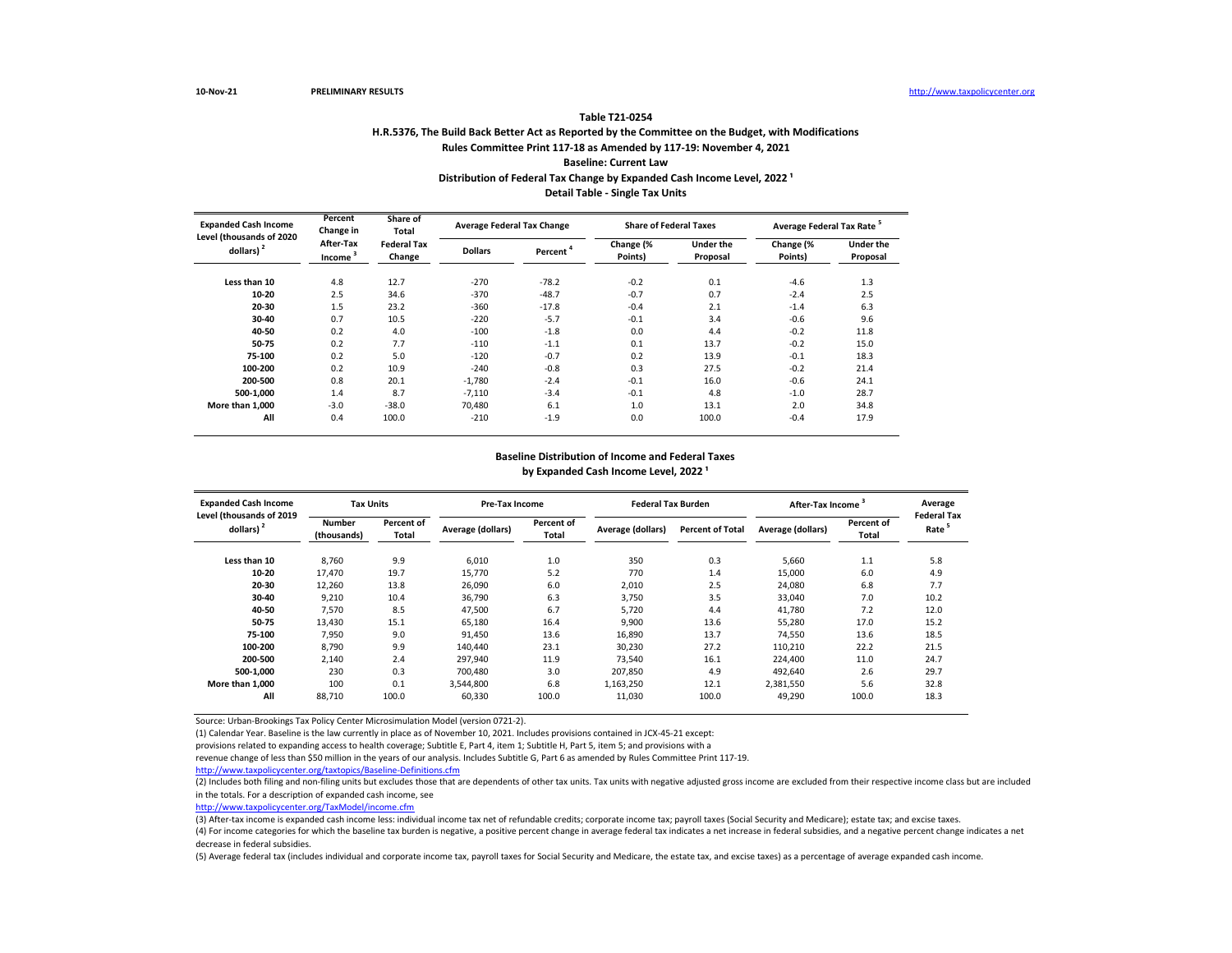## **H.R.5376, The Build Back Better Act as Reported by the Committee on the Budget, with Modifications Rules Committee Print 117-18 as Amended by 117-19: November 4, 2021 Baseline: Current Law Table T21-0254** Distribution of Federal Tax Change by Expanded Cash Income Level, 2022<sup>1</sup> **Detail Table - Married Tax Units Filing Jointly**

| <b>Expanded Cash Income</b>              | Percent<br>Change in             | Share of<br>Total            |                | <b>Average Federal Tax Change</b> | <b>Share of Federal Taxes</b> |                              | Average Federal Tax Rate <sup>5</sup> |                              |
|------------------------------------------|----------------------------------|------------------------------|----------------|-----------------------------------|-------------------------------|------------------------------|---------------------------------------|------------------------------|
| Level (thousands of 2020<br>dollars) $2$ | After-Tax<br>Income <sup>3</sup> | <b>Federal Tax</b><br>Change | <b>Dollars</b> | Percent <sup>'</sup>              | Change (%<br>Points)          | <b>Under the</b><br>Proposal | Change (%<br>Points)                  | <b>Under the</b><br>Proposal |
| Less than 10                             | 11.9                             | 1.7                          | $-620$         | $-328.0$                          | 0.0                           | 0.0                          | $-11.5$                               | $-8.0$                       |
| 10-20                                    | 5.6                              | 5.3                          | $-910$         | $-347.9$                          | $-0.1$                        | $-0.1$                       | $-5.5$                                | $-3.9$                       |
| 20-30                                    | 4.4                              | 10.7                         | $-1,150$       | $-266.0$                          | $-0.2$                        | $-0.1$                       | $-4.4$                                | $-2.7$                       |
| 30-40                                    | 3.4                              | 10.3                         | $-1,240$       | $-158.0$                          | $-0.2$                        | $-0.1$                       | $-3.4$                                | $-1.2$                       |
| 40-50                                    | 2.7                              | 9.0                          | $-1,240$       | $-63.2$                           | $-0.1$                        | 0.1                          | $-2.6$                                | 1.5                          |
| 50-75                                    | 1.7                              | 16.9                         | $-1.040$       | $-19.8$                           | $-0.2$                        | 1.0                          | $-1.6$                                | 6.3                          |
| 75-100                                   | 1.1                              | 16.5                         | $-910$         | $-9.0$                            | $-0.2$                        | 2.5                          | $-1.0$                                | 10.0                         |
| 100-200                                  | 0.8                              | 56.8                         | $-1,080$       | $-4.4$                            | $-0.6$                        | 18.3                         | $-0.7$                                | 15.3                         |
| 200-500                                  | 0.6                              | 55.5                         | $-1.530$       | $-2.4$                            | $-0.3$                        | 34.2                         | $-0.5$                                | 20.9                         |
| 500-1,000                                | 1.2                              | 30.7                         | $-6,050$       | $-3.4$                            | $-0.3$                        | 13.0                         | $-0.9$                                | 24.5                         |
| More than 1.000                          | $-2.5$                           | $-114.7$                     | 56,060         | 5.8                               | 2.1                           | 30.9                         | 1.8                                   | 32.0                         |
| All                                      | 0.4                              | 100.0                        | $-610$         | $-1.5$                            | 0.0                           | 100.0                        | $-0.3$                                | 20.5                         |

### **Baseline Distribution of Income and Federal Taxes** by Expanded Cash Income Level, 2022<sup>1</sup>

| <b>Expanded Cash Income</b><br>Level (thousands of 2019 | <b>Tax Units</b>             |                     | Pre-Tax Income    |                     | <b>Federal Tax Burden</b> |                         | After-Tax Income  |                     | Average<br><b>Federal Tax</b> |
|---------------------------------------------------------|------------------------------|---------------------|-------------------|---------------------|---------------------------|-------------------------|-------------------|---------------------|-------------------------------|
| dollars) <sup>2</sup>                                   | <b>Number</b><br>(thousands) | Percent of<br>Total | Average (dollars) | Percent of<br>Total | Average (dollars)         | <b>Percent of Total</b> | Average (dollars) | Percent of<br>Total | Rate <sup>5</sup>             |
| Less than 10                                            | 1,050                        | 1.6                 | 5,390             | 0.0                 | 190                       | 0.0                     | 5.210             | 0.1                 | 3.5                           |
| 10-20                                                   | 2,260                        | 3.5                 | 16,390            | 0.3                 | 260                       | 0.0                     | 16,130            | 0.4                 | 1.6                           |
| 20-30                                                   | 3,620                        | 5.6                 | 26,490            | 0.8                 | 430                       | 0.1                     | 26.050            | 0.9                 | 1.6                           |
| 30-40                                                   | 3,220                        | 5.0                 | 36,990            | 0.9                 | 790                       | 0.1                     | 36,210            | 1.2                 | 2.1                           |
| 40-50                                                   | 2,830                        | 4.4                 | 47,270            | 1.0                 | 1,960                     | 0.2                     | 45,310            | 1.3                 | 4.2                           |
| 50-75                                                   | 6,340                        | 9.9                 | 66,440            | 3.3                 | 5,250                     | 1.3                     | 61,190            | 3.8                 | 7.9                           |
| 75-100                                                  | 7,040                        | 10.9                | 92,660            | 5.1                 | 10,190                    | 2.7                     | 82.470            | 5.7                 | 11.0                          |
| 100-200                                                 | 20,540                       | 31.9                | 153,160           | 24.6                | 24,500                    | 18.9                    | 128,660           | 26.0                | 16.0                          |
| 200-500                                                 | 14,130                       | 22.0                | 303.540           | 33.5                | 65.070                    | 34.5                    | 238.460           | 33.2                | 21.4                          |
| 500-1.000                                               | 1,980                        | 3.1                 | 703.570           | 10.9                | 178.440                   | 13.3                    | 525.120           | 10.2                | 25.4                          |
| More than 1.000                                         | 800                          | 1.2                 | 3,173,900         | 19.7                | 960,130                   | 28.7                    | 2,213,770         | 17.4                | 30.3                          |
| All                                                     | 64,340                       | 100.0               | 199,170           | 100.0               | 41,370                    | 100.0                   | 157,800           | 100.0               | 20.8                          |

Source: Urban-Brookings Tax Policy Center Microsimulation Model (version 0721-2).

(1) Calendar Year. Baseline is the law currently in place as of November 10, 2021. Includes provisions contained in JCX-45-21 except:

provisions related to expanding access to health coverage; Subtitle E, Part 4, item 1; Subtitle H, Part 5, item 5; and provisions with a

revenue change of less than \$50 million in the years of our analysis. Includes Subtitle G, Part 6 as amended by Rules Committee Print 117-19.

<http://www.taxpolicycenter.org/taxtopics/Baseline-Definitions.cfm>

(2) Includes both filing and non-filing units but excludes those that are dependents of other tax units. Tax units with negative adjusted gross income are excluded from their respective income class but are included in the totals. For a description of expanded cash income, see

[http://www.taxpolicycente](http://www.taxpolicycenter.org/TaxModel/income.cfm)r.org/TaxModel/income.cfm

(3) After-tax income is expanded cash income less: individual income tax net of refundable credits; corporate income tax; payroll taxes (Social Security and Medicare); estate tax; and excise taxes.

(4) For income categories for which the baseline tax burden is negative, a positive percent change in average federal tax indicates a net increase in federal subsidies, and a negative percent change indicates a net decrease in federal subsidies.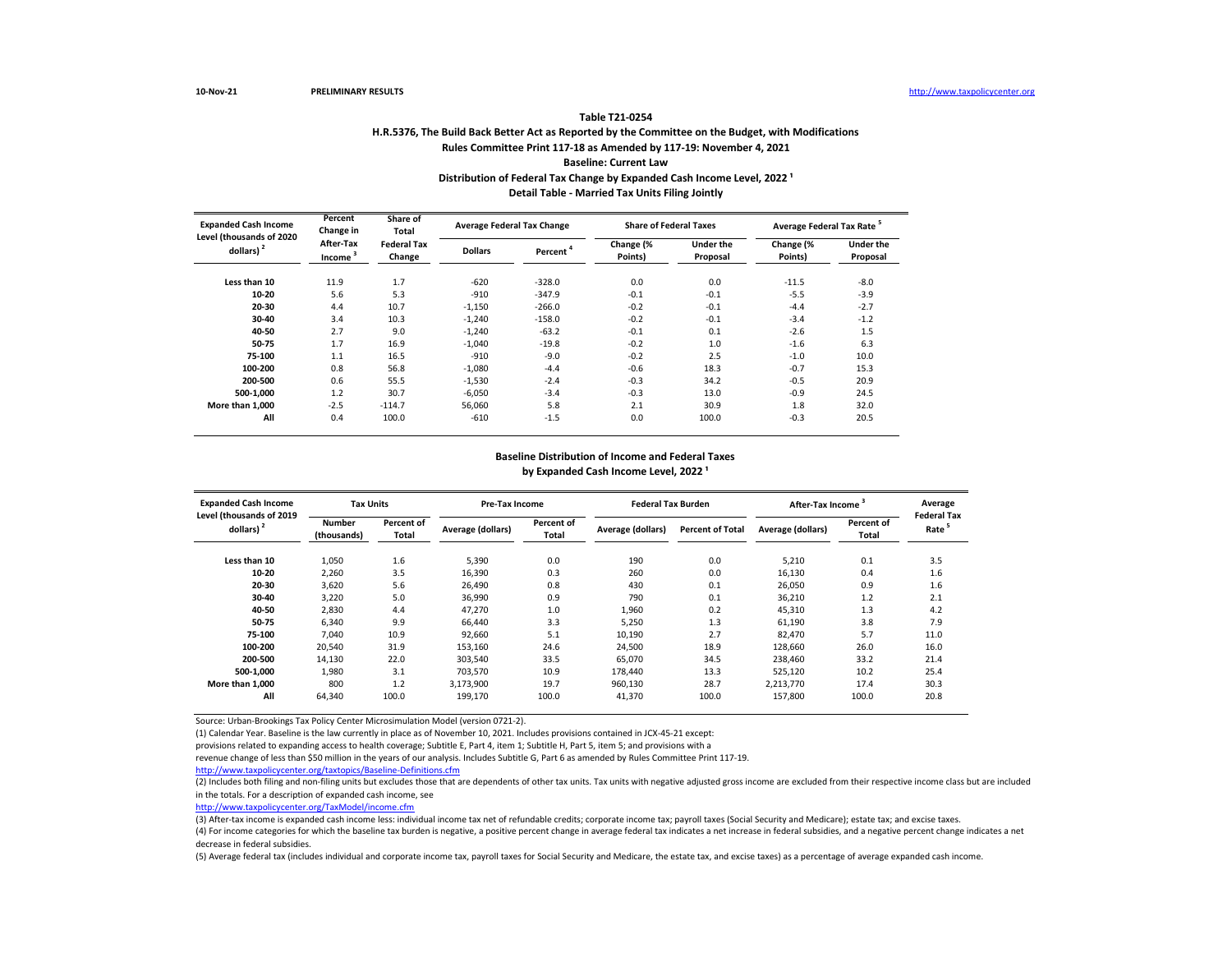## **H.R.5376, The Build Back Better Act as Reported by the Committee on the Budget, with Modifications Rules Committee Print 117-18 as Amended by 117-19: November 4, 2021 Baseline: Current Law Table T21-0254** Distribution of Federal Tax Change by Expanded Cash Income Level, 2022<sup>1</sup> **Detail Table - Head of Household Tax Units**

| <b>Expanded Cash Income</b>              | Percent<br>Change in             | Share of<br>Total            |                | <b>Average Federal Tax Change</b> | <b>Share of Federal Taxes</b> |                              | Average Federal Tax Rate <sup>5</sup> |                              |
|------------------------------------------|----------------------------------|------------------------------|----------------|-----------------------------------|-------------------------------|------------------------------|---------------------------------------|------------------------------|
| Level (thousands of 2020<br>dollars) $2$ | After-Tax<br>Income <sup>3</sup> | <b>Federal Tax</b><br>Change | <b>Dollars</b> | Percent <sup>'</sup>              | Change (%<br>Points)          | <b>Under the</b><br>Proposal | Change (%<br>Points)                  | <b>Under the</b><br>Proposal |
| Less than 10                             | 33.8                             | 3.3                          | $-2,780$       | 259.3                             | $-1.1$                        | $-1.4$                       | $-38.9$                               | $-53.9$                      |
| 10-20                                    | 14.3                             | 13.1                         | $-2,700$       | 118.7                             | $-4.8$                        | $-7.4$                       | $-16.3$                               | $-30.0$                      |
| 20-30                                    | 9.9                              | 22.6                         | $-2,860$       | 138.2                             | $-8.1$                        | $-11.9$                      | $-10.7$                               | $-18.4$                      |
| 30-40                                    | 7.1                              | 18.5                         | $-2,620$       | $-7,971.0$                        | $-5.6$                        | $-5.6$                       | $-7.1$                                | $-7.0$                       |
| 40-50                                    | 4.9                              | 12.3                         | $-2,190$       | $-81.3$                           | $-2.7$                        | 0.9                          | $-4.6$                                | 1.1                          |
| 50-75                                    | 3.3                              | 19.1                         | $-1,960$       | $-30.3$                           | $-1.3$                        | 13.4                         | $-3.0$                                | 6.9                          |
| 75-100                                   | 2.3                              | 10.1                         | $-1,780$       | $-15.2$                           | 1.7                           | 17.1                         | $-2.0$                                | 10.9                         |
| 100-200                                  | 1.3                              | 9.1                          | $-1,440$       | $-5.8$                            | 8.5                           | 45.3                         | $-1.0$                                | 16.8                         |
| 200-500                                  | 0.7                              | 1.7                          | $-1.610$       | $-2.5$                            | 4.4                           | 20.5                         | $-0.6$                                | 22.3                         |
| 500-1,000                                | 1.1                              | 0.5                          | $-5.560$       | $-2.8$                            | 1.0                           | 4.9                          | $-0.8$                                | 28.0                         |
| More than 1.000                          | $-6.8$                           | $-10.4$                      | 274,370        | 15.2                              | 8.1                           | 24.2                         | 4.7                                   | 35.4                         |
| All                                      | 3.3                              | 100.0                        | $-2,020$       | $-23.4$                           | 0.0                           | 100.0                        | $-2.9$                                | 9.5                          |

### **Baseline Distribution of Income and Federal Taxes** by Expanded Cash Income Level, 2022<sup>1</sup>

| <b>Expanded Cash Income</b><br>Level (thousands of 2019 | <b>Tax Units</b>             |                     | <b>Pre-Tax Income</b> |                     | <b>Federal Tax Burden</b> |                         | After-Tax Income  |                     | Average<br><b>Federal Tax</b> |
|---------------------------------------------------------|------------------------------|---------------------|-----------------------|---------------------|---------------------------|-------------------------|-------------------|---------------------|-------------------------------|
| dollars) <sup>2</sup>                                   | <b>Number</b><br>(thousands) | Percent of<br>Total | Average (dollars)     | Percent of<br>Total | Average (dollars)         | <b>Percent of Total</b> | Average (dollars) | Percent of<br>Total | Rate                          |
| Less than 10                                            | 540                          | 2.4                 | 7.140                 | 0.2                 | $-1.070$                  | $-0.3$                  | 8.210             | 0.3                 | $-15.0$                       |
| 10-20                                                   | 2,210                        | 9.8                 | 16,600                | 2.3                 | $-2,270$                  | $-2.6$                  | 18,870            | 3.0                 | $-13.7$                       |
| 20-30                                                   | 3,610                        | 15.9                | 26,730                | 6.1                 | $-2,070$                  | $-3.8$                  | 28,790            | 7.6                 | $-7.7$                        |
| 30-40                                                   | 3,220                        | 14.2                | 37,040                | 7.6                 | 30                        | 0.1                     | 37,000            | 8.7                 | 0.1                           |
| 40-50                                                   | 2,570                        | 11.4                | 47,470                | 7.8                 | 2,690                     | 3.5                     | 44.780            | 8.4                 | 5.7                           |
| 50-75                                                   | 4,450                        | 19.7                | 65,080                | 18.4                | 6,470                     | 14.8                    | 58,610            | 19.0                | 9.9                           |
| 75-100                                                  | 2,580                        | 11.4                | 91,120                | 14.9                | 11,700                    | 15.5                    | 79,420            | 14.9                | 12.8                          |
| 100-200                                                 | 2,880                        | 12.7                | 139,690               | 25.6                | 24,900                    | 36.8                    | 114.800           | 24.1                | 17.8                          |
| 200-500                                                 | 490                          | 2.2                 | 280.980               | 8.7                 | 64.260                    | 16.1                    | 216,720           | 7.7                 | 22.9                          |
| 500-1.000                                               | 40                           | 0.2                 | 701,210               | 1.7                 | 201,670                   | 3.9                     | 499,540           | 1.4                 | 28.8                          |
| More than 1.000                                         | 20                           | 0.1                 | 5,872,500             | 6.5                 | 1,805,620                 | 16.1                    | 4,066,870         | 5.1                 | 30.8                          |
| All                                                     | 22,650                       | 100.0               | 69,380                | 100.0               | 8,610                     | 100.0                   | 60.770            | 100.0               | 12.4                          |

Source: Urban-Brookings Tax Policy Center Microsimulation Model (version 0721-2).

(1) Calendar Year. Baseline is the law currently in place as of November 10, 2021. Includes provisions contained in JCX-45-21 except:

provisions related to expanding access to health coverage; Subtitle E, Part 4, item 1; Subtitle H, Part 5, item 5; and provisions with a

revenue change of less than \$50 million in the years of our analysis. Includes Subtitle G, Part 6 as amended by Rules Committee Print 117-19.

<http://www.taxpolicycenter.org/taxtopics/Baseline-Definitions.cfm>

(2) Includes both filing and non-filing units but excludes those that are dependents of other tax units. Tax units with negative adjusted gross income are excluded from their respective income class but are included in the totals. For a description of expanded cash income, see

[http://www.taxpolicycente](http://www.taxpolicycenter.org/TaxModel/income.cfm)r.org/TaxModel/income.cfm

(3) After-tax income is expanded cash income less: individual income tax net of refundable credits; corporate income tax; payroll taxes (Social Security and Medicare); estate tax; and excise taxes.

(4) For income categories for which the baseline tax burden is negative, a positive percent change in average federal tax indicates a net increase in federal subsidies, and a negative percent change indicates a net decrease in federal subsidies.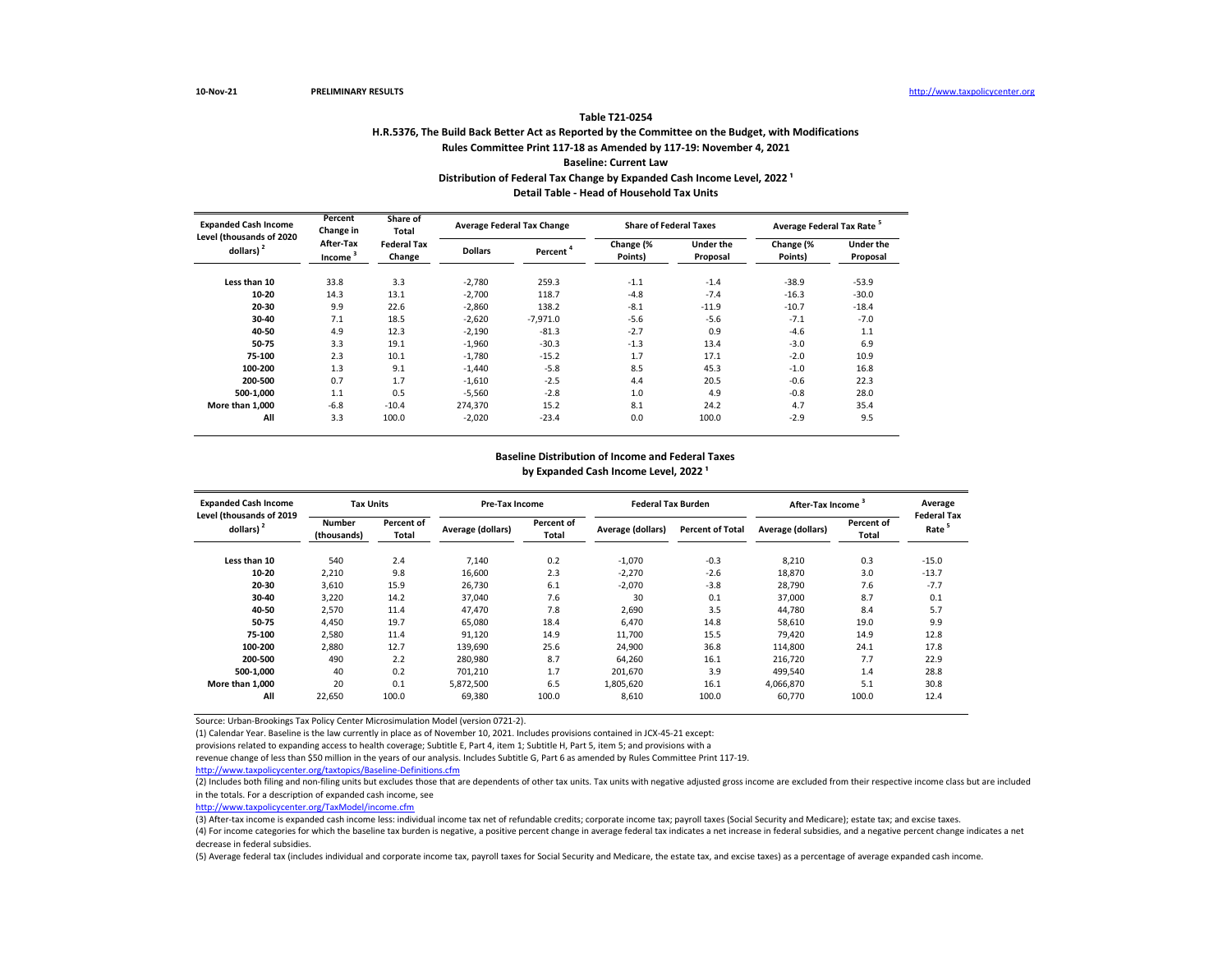## **H.R.5376, The Build Back Better Act as Reported by the Committee on the Budget, with Modifications Rules Committee Print 117-18 as Amended by 117-19: November 4, 2021 Baseline: Current Law Table T21-0254** Distribution of Federal Tax Change by Expanded Cash Income Level, 2022<sup>1</sup> **Detail Table - Tax Units with Children**

| <b>Expanded Cash Income</b><br>Level (thousands of 2020 | Percent<br>Change in             | Share of<br><b>Total</b>     | Average Federal Tax Change |                      | <b>Share of Federal Taxes</b> |                              | Average Federal Tax Rate <sup>5</sup> |                              |
|---------------------------------------------------------|----------------------------------|------------------------------|----------------------------|----------------------|-------------------------------|------------------------------|---------------------------------------|------------------------------|
| dollars) <sup>2</sup>                                   | After-Tax<br>Income <sup>3</sup> | <b>Federal Tax</b><br>Change | <b>Dollars</b>             | Percent <sup>4</sup> | Change (%<br>Points)          | <b>Under the</b><br>Proposal | Change (%<br>Points)                  | <b>Under the</b><br>Proposal |
| Less than 10                                            | 40.2                             | 2.9                          | $-3,320$                   | 295.5                | $-0.2$                        | $-0.3$                       | $-46.5$                               | $-62.2$                      |
| 10-20                                                   | 15.0                             | 9.4                          | $-2,830$                   | 121.4                | $-0.7$                        | $-1.2$                       | $-17.1$                               | $-31.2$                      |
| 20-30                                                   | 10.8                             | 16.0                         | $-3,110$                   | 153.9                | $-1.1$                        | $-1.8$                       | $-11.7$                               | $-19.2$                      |
| 30-40                                                   | 7.7                              | 13.2                         | $-2,840$                   | 4,642.4              | $-0.9$                        | $-0.9$                       | $-7.7$                                | $-7.9$                       |
| 40-50                                                   | 5.8                              | 9.1                          | $-2,600$                   | $-116.9$             | $-0.6$                        | $-0.1$                       | $-5.5$                                | $-0.8$                       |
| 50-75                                                   | 4.0                              | 15.7                         | $-2,390$                   | $-38.5$              | $-0.9$                        | 1.7                          | $-3.7$                                | 5.9                          |
| 75-100                                                  | 2.8                              | 11.1                         | $-2,260$                   | $-19.7$              | $-0.5$                        | 3.0                          | $-2.5$                                | 10.0                         |
| 100-200                                                 | 1.7                              | 24.4                         | $-2,110$                   | $-8.1$               | $-0.4$                        | 18.6                         | $-1.4$                                | 15.7                         |
| 200-500                                                 | 0.9                              | 16.0                         | $-2,030$                   | $-3.0$               | 1.2                           | 34.4                         | $-0.7$                                | 21.4                         |
| 500-1.000                                               | 1.3                              | 7.8                          | $-6,770$                   | $-3.7$               | 0.4                           | 13.8                         | $-1.0$                                | 25.1                         |
| More than 1.000                                         | $-2.5$                           | $-26.3$                      | 55,210                     | 5.8                  | 3.7                           | 32.5                         | 1.8                                   | 32.3                         |
| All                                                     | 1.6                              | 100.0                        | $-1,990$                   | $-6.3$               | 0.0                           | 100.0                        | $-1.3$                                | 18.9                         |

#### **Baseline Distribution of Income and Federal Taxes** by Expanded Cash Income Level, 2022<sup>1</sup>

| <b>Expanded Cash Income</b>                       | <b>Tax Units</b>             |                     | <b>Pre-Tax Income</b> |                            | <b>Federal Tax Burden</b> |                         | After-Tax Income <sup>3</sup> |                     | Average                                 |
|---------------------------------------------------|------------------------------|---------------------|-----------------------|----------------------------|---------------------------|-------------------------|-------------------------------|---------------------|-----------------------------------------|
| Level (thousands of 2019<br>dollars) <sup>2</sup> | <b>Number</b><br>(thousands) | Percent of<br>Total | Average (dollars)     | Percent of<br><b>Total</b> | Average (dollars)         | <b>Percent of Total</b> | Average (dollars)             | Percent of<br>Total | <b>Federal Tax</b><br>Rate <sup>5</sup> |
| Less than 10                                      | 900                          | 1.8                 | 7,150                 | 0.1                        | $-1,130$                  | $-0.1$                  | 8,270                         | 0.1                 | $-15.7$                                 |
| $10 - 20$                                         | 3,400                        | 6.6                 | 16,510                | 0.7                        | $-2,330$                  | $-0.5$                  | 18,840                        | 1.0                 | $-14.1$                                 |
| 20-30                                             | 5,250                        | 10.2                | 26,650                | 1.7                        | $-2,020$                  | $-0.7$                  | 28,670                        | 2.3                 | $-7.6$                                  |
| 30-40                                             | 4,750                        | 9.2                 | 36,950                | 2.2                        | $-60$                     | 0.0                     | 37,010                        | 2.7                 | $-0.2$                                  |
| 40-50                                             | 3,570                        | 7.0                 | 47,410                | 2.1                        | 2,220                     | 0.5                     | 45,190                        | 2.5                 | 4.7                                     |
| 50-75                                             | 6,720                        | 13.1                | 65,400                | 5.5                        | 6,220                     | 2.6                     | 59,180                        | 6.2                 | 9.5                                     |
| 75-100                                            | 5,000                        | 9.7                 | 92,070                | 5.7                        | 11,460                    | 3.5                     | 80.620                        | 6.3                 | 12.4                                    |
| 100-200                                           | 11,860                       | 23.1                | 152,150               | 22.4                       | 25,960                    | 19.0                    | 126,180                       | 23.3                | 17.1                                    |
| 200-500                                           | 8,030                        | 15.6                | 303,960               | 30.3                       | 67.070                    | 33.2                    | 236,890                       | 29.6                | 22.1                                    |
| 500-1.000                                         | 1,180                        | 2.3                 | 705.100               | 10.4                       | 183,560                   | 13.4                    | 521,540                       | 9.6                 | 26.0                                    |
| More than 1.000                                   | 490                          | 1.0                 | 3,132,560             | 19.0                       | 957.400                   | 28.8                    | 2,175,160                     | 16.5                | 30.6                                    |
| All                                               | 51,400                       | 100.0               | 156,600               | 100.0                      | 31,540                    | 100.0                   | 125,060                       | 100.0               | 20.1                                    |

Source: Urban-Brookings Tax Policy Center Microsimulation Model (version 0721-2).

Note: Tax units with children are those claiming an exemption for children at home or away from home or with children qualifying for the Child Tax Credit or EITC.

(1) Calendar Year. Baseline is the law currently in place as of November 10, 2021. Includes provisions contained in JCX-45-21 except:

provisions related to expanding access to health coverage; Subtitle E, Part 4, item 1; Subtitle H, Part 5, item 5; and provisions with a

revenue change of less than \$50 million in the years of our analysis. Includes Subtitle G, Part 6 as amended by Rules Committee Print 117-19.

<http://www.taxpolicycenter.org/taxtopics/Baseline-Definitions.cfm>

(2) Includes both filing and non-filing units but excludes those that are dependents of other tax units. Tax units with negative adjusted gross income are excluded from their respective income class but are included in the totals. For a description of expanded cash income, see

[http://www.taxpolicycente](http://www.taxpolicycenter.org/TaxModel/income.cfm)r.org/TaxModel/income.cfm

(3) After-tax income is expanded cash income less: individual income tax net of refundable credits; corporate income tax; payroll taxes (Social Security and Medicare); estate tax; and excise taxes.

(4) For income categories for which the baseline tax burden is negative, a positive percent change in average federal tax indicates a net increase in federal subsidies, and a negative percent change indicates a net decrease in federal subsidies.